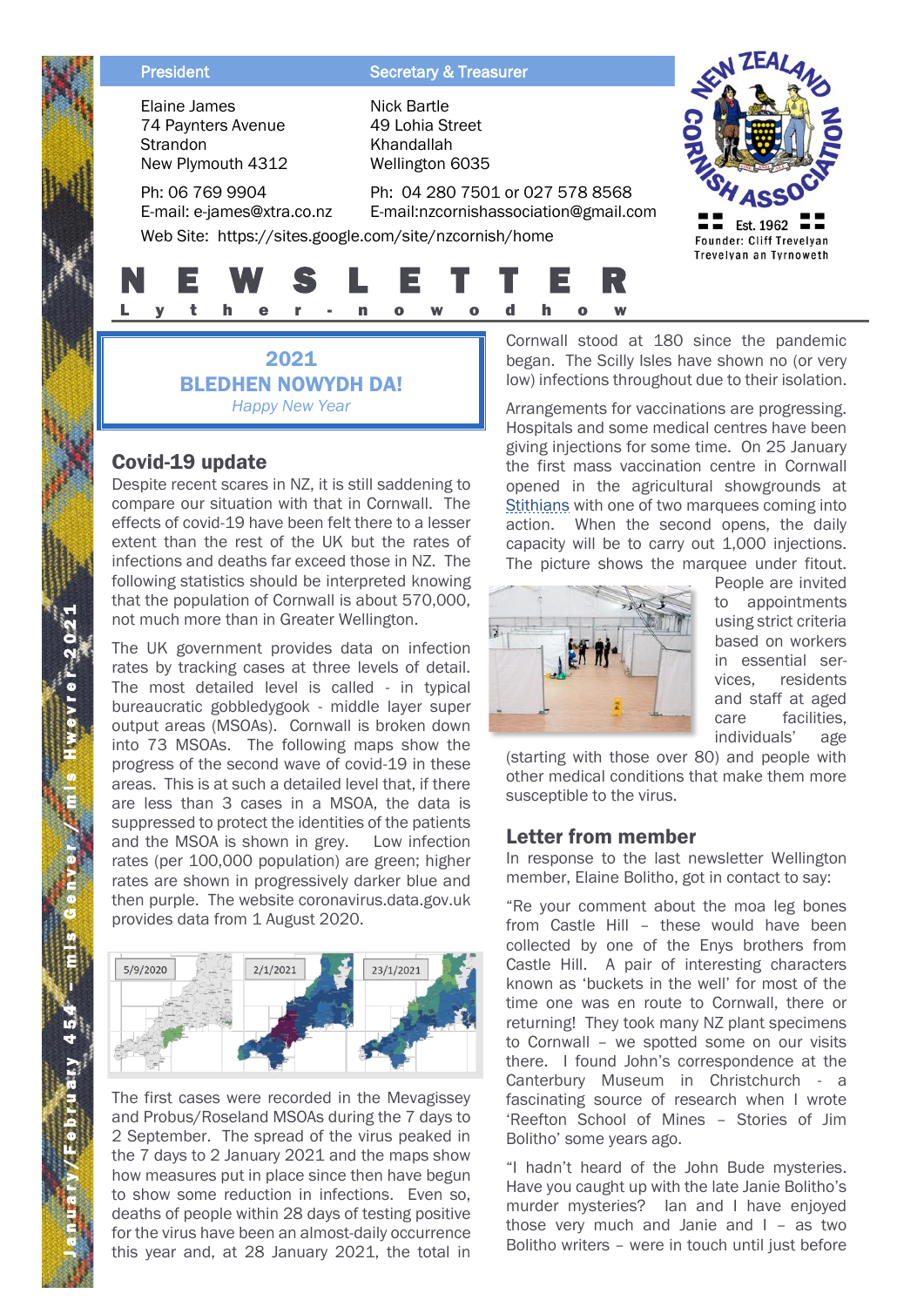she died. Her books now fall into the genre 'cosy murder mysteries' as they are fairly light-hearted. We got most of them from Khandallah Library, but our daughter Sharron bought us 4 reprints the last time she was in Cornwall."

Janie Bolitho was born in Falmouth and turned to writing after having worked in various jobs ranging from psychiatric nurse to book-maker's clerk to debt collector. She died in 2002.

Her work consists of two series of crime mysteries. A seven-book series based in Cornwall has Rose Trevelyan as the amateur sleuth. The other series stars DCI Roper and the crimes take place in other locations.



The first of the Rose Trevelyan

books has the title Snapped in Cornwall. It was followed by Framed in Cornwall, Buried in Cornwall then Betrayed…, Plotted…, Killed… and Caught Out… – all in Cornwall.

#### Lobb brothers - part 3

While researching the articles in the last two newsletters about the plant-hunting Lobb brothers, I came across yet another Cornish Lobb who achieved fame and fortune. I have not been able to confirm any direct family link with William and Thomas Lobb but, coming from so near-by in Cornwall and at a similar time, it is fair to suspect some blood connection.

John Lobb was born in Tywardreath in 1829 and was described as "a lame farm boy". It seems ironic that a lad with such a disability should become a cobbler. It may be that he learned to make shoes for himself to improve his walking comfort.

Like many Cornishmen, John decided to try his luck in Australia during the gold rush. In 1858 he found himself in Sydney where he started a business making boots for miners. He came up with the novel idea of hollow heels where the diggers could store and hide their nuggets. When the Great Exhibition was held at Crystal Palace in England in 1862, he submitted a pair of boots and won a gold medal for their quality. A year later he sent a pair to Edward, Prince of Wales, who was so impressed that he awarded Lobb a royal warrant.



Royal warrants are still in place for the current Duke of Edinburgh and The Prince of Wales/Duke of Cornwall. As we know, where royalty shops, all

2

fashion- and quality-conscious customers follow. His success prompted John to return to the UK in 1866 to establish a shop in London.

John Lobb died in London 1895 and is buried in Highgate cemetery.

The business flourished and now boasts not only royalty in its customer list but other famous names such as Enrico Caruso, George Bernard Shaw, Harold MacMillan, Frank Sinatra and Jackie Onassis. Lobb's has survived where most other companies making footwear by hand have not. Based in St James's Street, its premises were blown to bits six times during the Blitz. Esquire magazine has called the woodpanelled store "The most beautiful shop in the world…"

In case you were thinking of treating yourself to a pair of the finest hand-made shoes – they will set you back £4,840 (about \$9,250). For that amount each of your feet would be measured in minute detail, personal wooden lasts would be made and kept for future purchases. Your

shoes would be made of the best materials and would come with handmade wooden shoe trees to maintain their shape and prolong their life. The price does not include the travel costs to England for the fittings!



#### International diplomacy

On 23 January, the office of the British Prime Minister announced that the next summit of the G7 in June 2021 will be held at the Tregenna Castle Resort on a hill overlooking St Ives and Carbis Bay. Prime Ministers and Presidents from UK, Canada, France, Germany, Italy, Japan, USA and EU will come together to "address shared challenges". Australia, India and South Korea have also been invited to send delegates.

The announcement included the statement that "The choice of Cornwall as the location for the summit will mean the eyes of the world are on the beautiful, historic and innovative region. The whole of Cornwall will reap the benefits of hosting the G7.

"The region is already a powerhouse for green innovation, providing as ideal setting for a summit focused on building back better from the coronavirus pandemic.

Visit Cornwall estimates that total economic impact for the county will be £50 million".

Tregenna Castle was built in 1774 by Samuel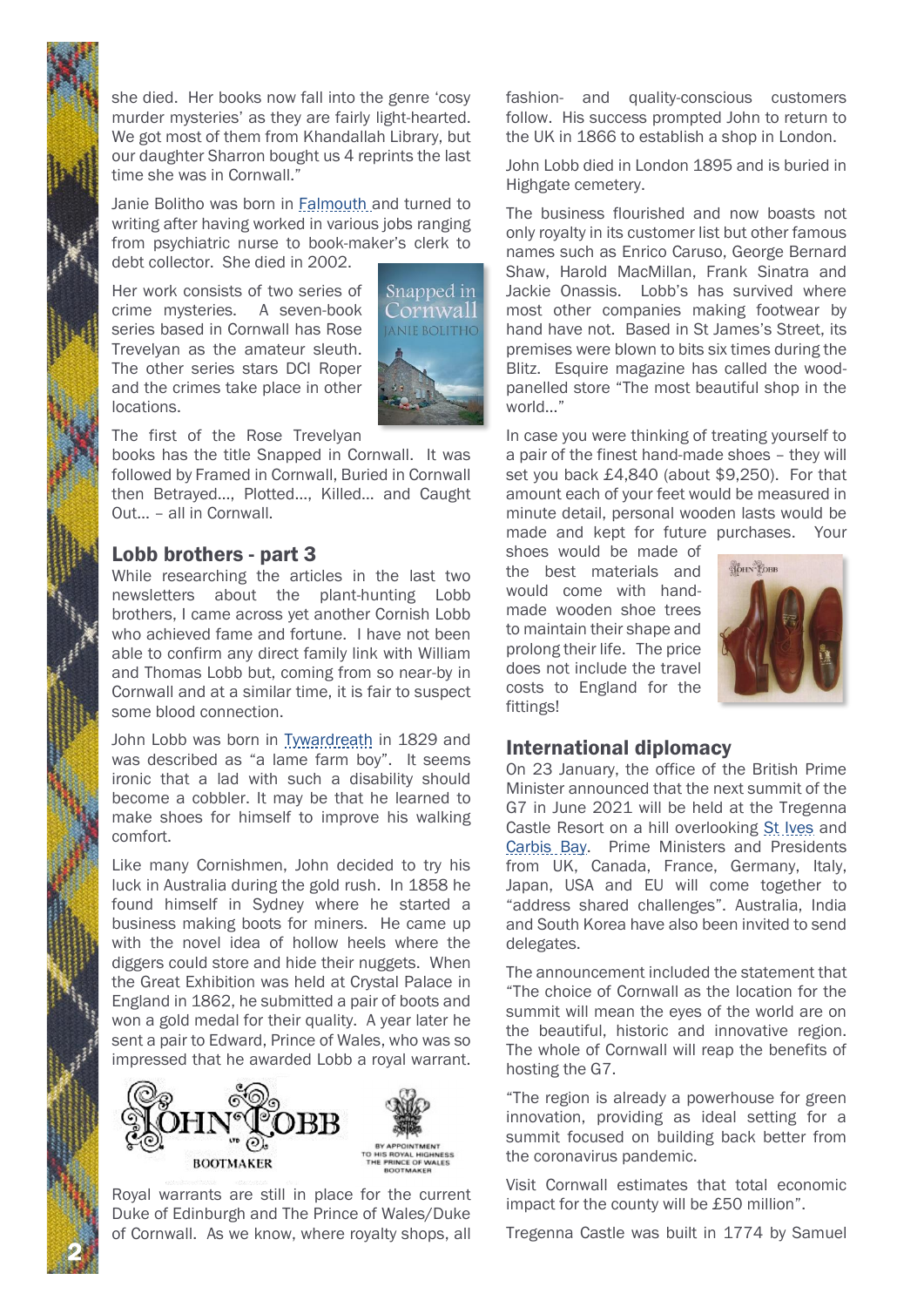Stephens. Designed by John Wood the Younger, the original building had only 12 bedrooms. It changed hands in 1871 when it was bought at auction by the Bolitho family, a prominent family in the area that ran a local bank. By 1878 it was leased to Great Western Railways as a hotel servicing the tourist trade following the opening of the St Ives branch line a year earlier. It was developed as a holiday destination whereas most other railway hotels were used only as stop-overs in longer journeys. All railway hotels were privatised in the 1980s. The Tregenna Castle has a Grade II listing and, along with the grounds, is currently managed by the Tregenna Castle Estate.

As demand grew, the hotel expanded and now provides 98 rooms. On its 72 acres of land, there are two restaurants, tennis, badminton and squash courts, a croquet lawn, swimming pools and an 18-hole golf course. Despite all the

amenities, the hotel has a 3-star rating and rooms are available from under £140 (\$270) a night. Subject to the weather, which can be fickle in June, the location should impress the foreign dignitaries and ensure that Emmanuel Macron, Angela Merkel, Joe Biden, Boris Johnson and other attendees enjoy their stay.

#### Cornish poetry

3

One Christmas card I received from a good friend in Cornwall carried some interesting facts on the back about a type of poetry I had not heard of before. The card was published by a company based in Redruth, The Heart of the Garden Ltd.

"The eglyn (pronounced eh-glinn') is an ancient Celtic verse-form. Like the epigram and the haiku, it is terse and disciplined, ideal for crystallising experience and focusing reflection. This poem is in the measure called besontenn ('little bezant'). It has fifteen syllables, one for each if the fifteen golden bezants on the black Cornish shield."

#### unn vordonn heb ken a lanow'n vlydhen ow frappya a sen

*only one sea-wave from the tide of the year resounds as it breaks*

The poem was written by Bardh Gwerin/Tim Saunders who works as a poet and journalist in many other Celtic languages including Welsh, Irish and Breton. He was born in St Tudy in Cornwall but now lives in Cardiff, Wales. He has written and edited several books of poetry and has been deeply involved over many years in the revival of the Cornish language and culture. He has taken a stand against the adoption of a Standard Written Form of Kernewek but usually provides translations.

#### Polperro repair

Are you as big a fan of The Repair Shop as I am? If you don't watch it, I thoroughly recommend trying an episode. It shows how expert craftspeople can use their skills and resources to retore and repair heirlooms and treasured antiques to their former glory. Some of the owners become very emotional when they see their objects looking good as new and back in working order. The Repair Shop staff also make

each job seem a labour of love.

Previously it has been a weekly treat but so far this year it has been screening every weekday evening on TVNZ One. On Monday, 11 January there was a repair with a Cornish link. When you see these things for

the first time you think it is fresh and new but it appears TVNZ was repeating the first series made in 2017. The story is worth retelling.

Metal worker Dominic Chinea used all his skills to future proof an old, Cornish museum sign. Ian Elliott, who is chair of the Polperro Promotional Group, was given the job of delivering an old advertising sign to the Repair Shop. The sign dated back 60 to 70 years to when the museum first came into being. The aluminium sign was hung on a wrought iron frame surrounded by tiny brass bells. The whole sign was mounted on a wooden pole with wheels at its base. The original museum owner, Mr Williamson, would wheel the sign around the village with its bells jingling loudly to advertise the Heritage Museum of Smuggling and Fishing.

The museum relocated many years ago and the sign was lost during the move but was recently discovered in an antique shop in North Wales by a village resident. Luckily, the museum had a postcard showing the sign in its former condition to use as a basis for the restoration.

Caught just in time, because the sea air was corroding the metalwork, the sign was stripped down and dismantled. All the old, flaky, rusty paint had to come off so it was necessary to trace over the remains of the letters to save as much information as possible and so the words could be reinstated when the sign had been repainted. The sign had all been painted by hand originally. The bells were rebrazed and two flamboyant tassels had to be made to replace ones that had been lost but appeared on the postcard.